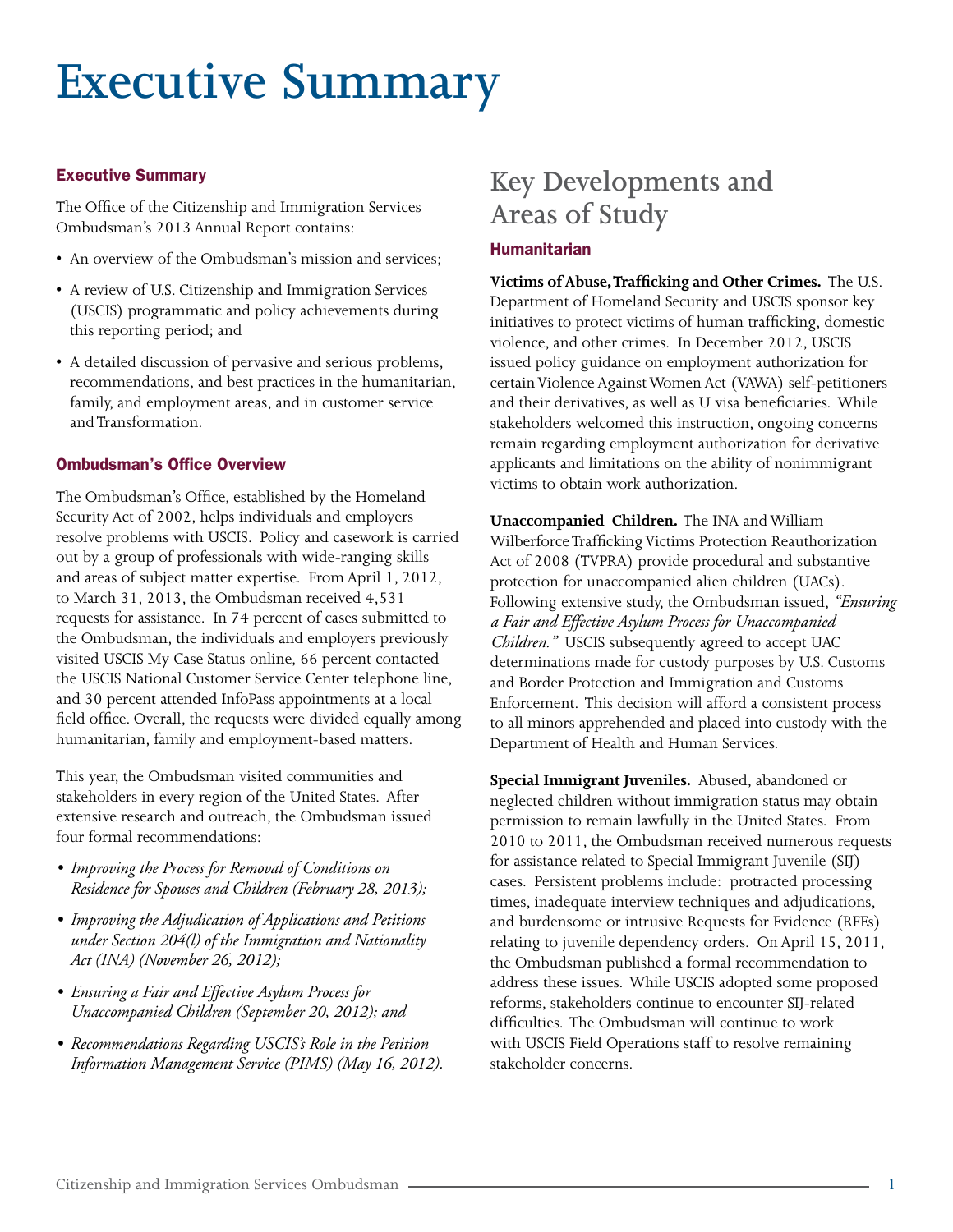#### **Discretionary Relief and Deferred Action for Childhood**

**Arrivals (DACA).** Deferred action is an exercise of agency discretion to allow an individual to remain in the United States without fear of removal. Since 2007, the Ombudsman has issued two formal recommendations identifying ways USCIS can improve transparency and consistency for individuals requesting deferred action. This year, USCIS adopted many of these changes in the context of the DACA program. The level of internal and external information-sharing, and institutional willingness to create and monitor the processing of DACA requests, are examples of best practices for processing deferred action and other discretionary applications.

#### **Reinstatement of Automatically Revoked Petitions.**

USCIS may reinstate certain family-based petitions that were automatically revoked following the death of a petitioner or beneficiary. Such requests for relief must be submitted by surviving immediate relatives. Stakeholders reported lengthy delays in the adjudication of humanitarian reinstatement requests and the lack of a standard process for submitting or evaluating those requests. In practice, humanitarian reinstatement requests can take months if not years to complete, and are frequently denied. The Ombudsman will continue to monitor agency action in this area.

#### Family and Children

#### **Applications and Petitions for Surviving Relatives.**

On October 28, 2009, Congress enacted legislation to protect an expanded list of beneficiaries in the family and employment-based preference categories following the death of a qualifying relative. Fourteen months later, USCIS issued a policy memorandum explaining how this new law – INA section 204(l) – should be applied. The guidance deems previously approved petitions filed on behalf of covered beneficiaries automatically revoked and subject to reinstatement. After evaluating case assistance requests and performing research, the Ombudsman issued, *"Improving the Adjudication of Applications and Petitions under Section 204(l) of the Immigration and Nationality Act."*  This recommendation urges USCIS to conduct notice and comment rulemaking to create or designate a standard form, establish a receipt protocol, and stop regarding survivor benefits requests as a form of discretionary reinstatement. The Ombudsman is currently evaluating USCIS's response to this recommendation, which was received on June 3, 2013.

**Petitions to Remove Conditions on Residence.** On February 28, 2013, following almost two years of outreach to concerned stakeholders, the Ombudsman published, *"Improving the Process for Removal of Conditions on Residence for Spouses and Children."* Key problems identified in this recommendation include: ineffective notice and barriers to securing information; inefficient processes and inconsistent adjudications; a lack of professionalism, sensitivity and awareness of legal requirements, especially concerning waivers, by some USCIS adjudicators; and inadequate electronic systems to support the processing of Form I-751 petitions. To address these difficulties, the Ombudsman called upon USCIS to improve processing protocols, update and consolidate guidance materials and systems, and conduct comprehensive training. USCIS's response to the recommendation was due May 28, 2013, but has not yet been received.

#### **Provisional and OtherWaivers of Inadmissibility.**

During this reporting period, USCIS began to accept, through the Phoenix Lockbox, waivers of inadmissibility filed by applicants overseas, and shifted the adjudication of such requests to the Nebraska Service Center. On January 9, 2012, USCIS announced its plan to adjudicate provisional waivers of unlawful presence for certain immediate relatives living in the United States. On March 4, 2013, after publishing proposed and final regulations, the agency began implementing this initiative. Centralized waiver filings and adjudication in the United States, along with the Provisional Unlawful Presence Waiver Process, promise to improve consistency and minimize delays for thousands of individuals and their families. Many have urged USCIS to extend provisional waiver coverage to family preference categories.

#### Employment

**Requests for Evidence.** Individuals and employers continued to raise concerns regarding what they consider inappropriate or unduly burdensome RFEs. This reporting period, USCIS reviewed and posted for public comment RFE templates for several nonimmigrant employmentbased categories, excluding H-1B Specialty Occupations and L-1B Intracompany Transferees with Specialized Knowledge. While the templates offer a valuable mechanism to standardize and improve employment-based case processing, persistent issues remain. These include USCIS not recognizing various modern business practices and managerial decisions.

The agency continues to utilize the Validation Instrument for Business Enterprises (VIBE), which aims to reduce the need for companies and organizations to submit identical paper documentation with each petition to establish their current level of business operations. Some stakeholders find that, contrary to VIBE's express purpose, they continue to have to submit paper documentation with the initial filing and to receive RFEs.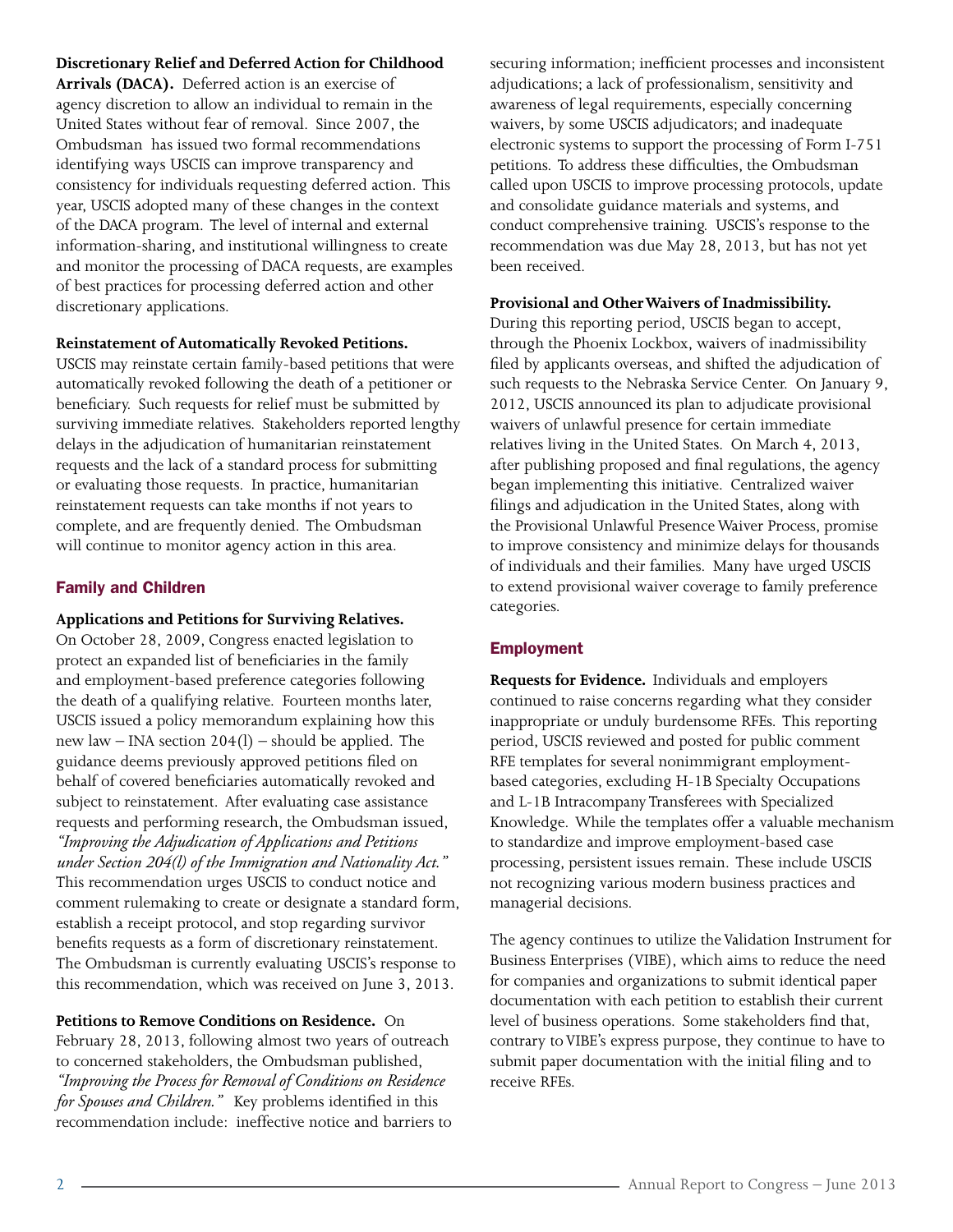In the context of its Entrepreneurs in Residence initiative, which enlists private sector experts to inform immigration policies and procedures, USCIS conducted training and modified RFE templates for certain nonimmigrant visa categories to incorporate new sources of evidence. Both the California and Vermont Service Centers (CSC and VSC) have implemented periodic quality assurance review of RFEs and other adjudicative decisions.

#### **H-1B Special Occupation and L-1 Intracompany**

 **Transferees.** In earlier Reports, the Ombudsman described problems related to H-1B Special Occupation and L-1 Intracompany Transferee categories. Stakeholders focused on USCIS policies that appear to subject small and start-up companies to inordinate scrutiny. These same concerns were shared with the Ombudsman this year. For example, some denials in these categories state that the petitioner has not demonstrated that the company is sufficiently developed to require the presence of an executive or manager. Such denials may overlook regulations that permit "new office" situations for a limited period of one-year to allow the business to become operational.

 **EB-5 Immigrant Investor Program.** From FY 2010 to 2012, USCIS received nearly 300% more filings in the fifth employment-based (EB-5) preference category from immigrants seeking to invest capital and create jobs for U.S. workers. This year the Ombudsman received 441 requests for EB-5 case assistance, representing approximately 10 percent of the office's workload. The vast majority of these inquiries came from investors and regional center applicants whose cases had been pending beyond normal processing times. Other difficulties included a perceived lack of responsiveness by USCIS, the issuance of duplicative RFEs, and needed guidance regarding processing protocols and requirements.

 On December 3, 2012, USCIS announced publicly the transfer of its EB-5 adjudications unit from the CSC to Washington, D.C. by mid-2013. Approximately two weeks later, on December 20, 2012, USCIS issued a policy memorandum addressing tenant occupancy methodologies and attribution of tenant jobs to EB-5 enterprises for job creation purposes. On February 14, 2013, USCIS posted a policy memorandum for public comment that appears to reverse the agency's earlier position as to the effect of a "material change" to a business plan. Just prior to the publication of this Report, on May 30, 2013, USCIS issued a detailed *"EB-5 Adjudications Policy."* This memorandum emphasizes that preponderance of the evidence is the standard of proof in EB-5 adjudications, and addresses

 many longstanding stakeholder concerns, including when deference will be afforded to prior adjudications and the need for flexibility to accommodate business realities. The Ombudsman will monitor these key efforts by USCIS to address systemic issues affecting the EB-5 program.

#### **Petition Information Management System (PIMS).**

 On May 16, 2012, the Ombudsman issued a recommendation to improve the transfer of employment- based immigration petition information by USCIS to the Department of State (DOS). When a nonimmigrant petitioner (or his/her legal representative) fails to submit the required duplicate copy of the Form I-129, *Petition for*  the required duplicate copy of the Form I-129, *Petition for a Nonimmigrant Worker,* package to USCIS, the agency does not forward evidence of action on the petition to the DOS Kentucky Consular Center. This causes processing delays, economic hardship, and other problems for individuals and employers. The agency declined to implement two of the three actions recommended by the Ombudsman, noting that in the future it plans to provide all petition information to DOS through the USCIS Electronic Information System (ELIS).

# USCIS Customer Service

 **Processing Times.** Processing times for Form I-485,  *Application to Register Permanent Residence or Adjust Statu*s,  and Form N-400, *Application for Naturalization*, mirror those reported last year, at approximately five and four and a half months, respectively.

 **Customer Service and Public Engagement.** During this reporting year, USCIS established the "USCIS Customer Service and Public Engagement Directorate," which is divided into two divisions. The Public Engagement Division coordinates and directs dialogue with external stakeholders, while the Customer Service Division provides information and guidance to USCIS applicants, petitioners and advocates regarding immigration benefits. USCIS continued robust public engagement, hosting over 1,600 public events with over 520,000 participants.

 **Policy Manual.** Effective January 22, 2013, USCIS announced the creation of a new, comprehensive Policy Manual designed to adapt easily to changes in immigration law and policy. USCIS has released one chapter of the Policy Manual, titled "Citizenship and Naturalization." No specific timeframe has been established for future releases.